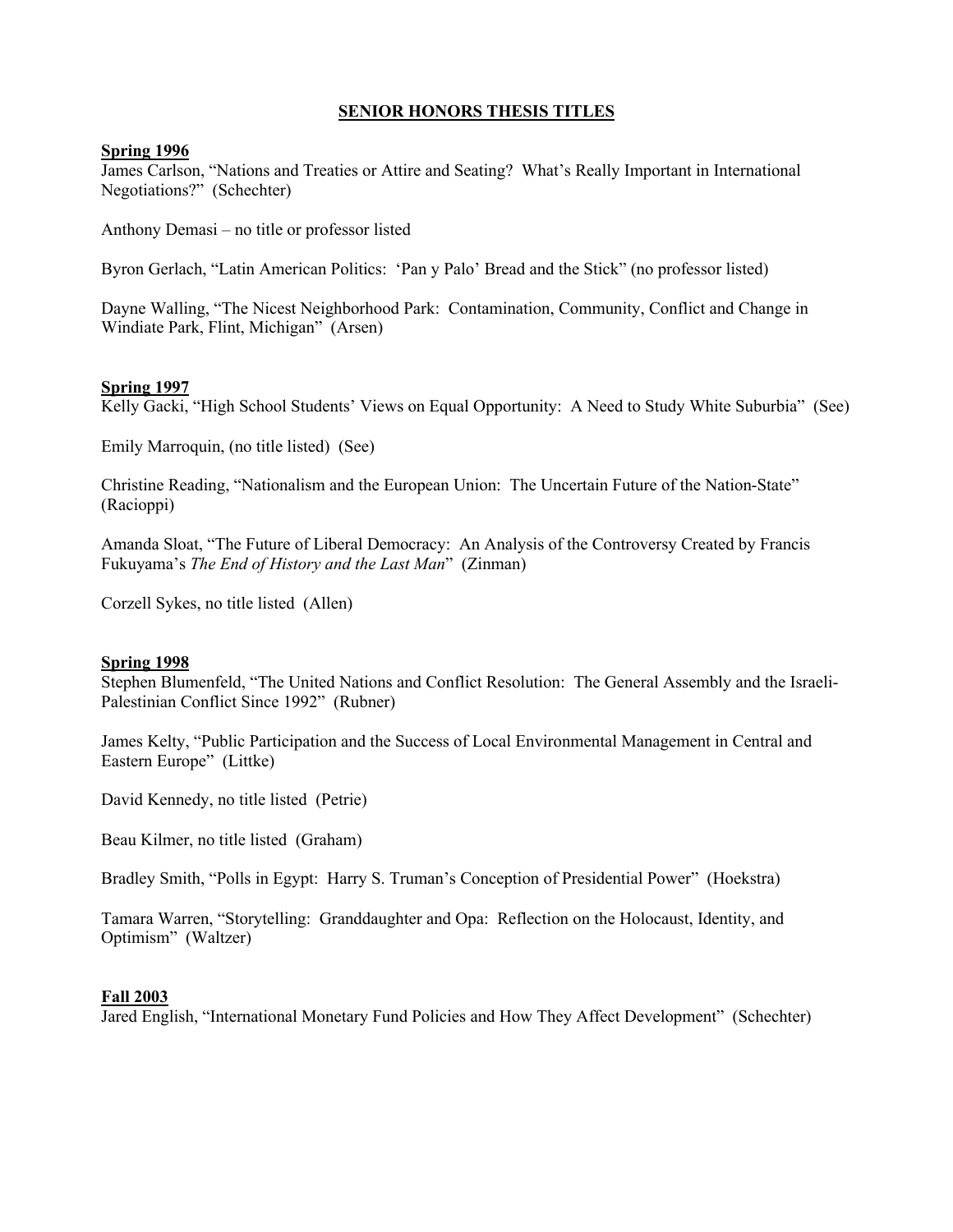David Brumbaugh, "The Tools of Contemporary Realism: A Discourse on Morgenthau, Walz and Mearsheimer" (Zinman)

Jeremy Dalpiaz, "Tocqueville's Soft Despotism: A New Way to Measure Social Capital" (Banks)

Emily McDaniel, "Confrontation, Engagement, or Something in Between?: Defininig and Explaining Japan's North Korea Policy" (Elder)

Gregory Nowakowski, "The Doors: Hinges to Twenty-First Century International Relations Theory" (Qing)

#### **Fall 2004**

Natasha Appenheimer, "AIDS and Breaking Transmission: Why Only Tertiary Prevention Will Halt the Pandemic" (Rip/Garnett)

#### **Spring 2005**

Emily Edick, "Civil Society and its Implications for Post-Communist Hungary and Romania" (Lindahl)

Justin Gengler, "On Religion and War" (Schechter)

Randy Neice, "Thomas Jefferson: Paradoxical Philosopher or Prudential President" (Hoekstra)

John Rood, "United States Foreign Policy and the Christian Right" (Schechter)

Michael Stone, "Dread and Economics" (Ritchie)

#### **Spring 2006**

Jason Ardanowski, "When Aid Workers are Attacked: Coping Strategies for Multinational NGOs" (Schechter)

Daniel Broughton, "Detroit What: The Motor City's Postwar Struggles and Solutions for It's Tomorrow" (Jezierski)

Aaron Champney, "In the Year 2525: Arendt's Human Condition and the Problem of A Future Humanity"

Jordan Helfman, "Different Roots, Intertwining Branches: Comparing Assumptions in Chinese and American Political Theory" (Qing)

Jon Hoadley, "Not Cool: A Critique of the Cool Cities Initiatives" (Jezierski)

Matt Morley, "Liberalism and the Faithful: Reasserting Liberalism's Foundations in an Antifoundationalist Era" (Lindahl)

Keeley Reed, "Competent Government Through Amendment: Reviving Madison's Vision by Cost-Benefit Analysis and Incentive" (Emmett)

Nathan Triplett, (No title on record and there isn't one on his transcript. Not sure if he actually completed the senior honors program) (Grant)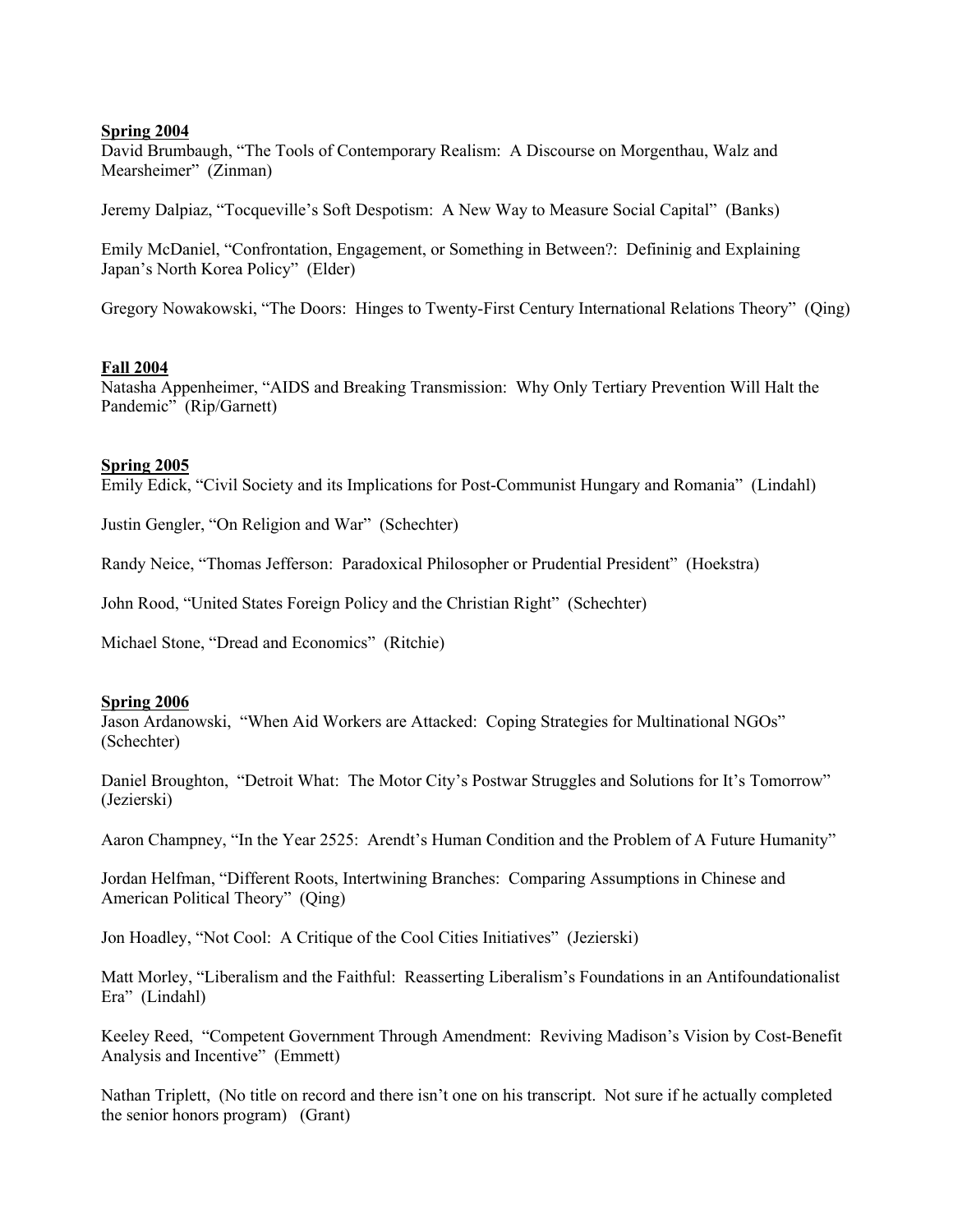Kimberly Beaubien, "The Principle of Subsidiarity: Connections Between Catholic Social Teaching and American Political Thought" (Emmett)

Luke Capizzo, "Political Rhetoric and Technological Change in the American Presidency: Roosevelt and Radio, Kennedy and TV, Dean and the Internet" (Zinman)

Cheyney Dobson, "Understanding the Unbearable Burden of Freedom: A Novel Approach to Liberal Democracy" (Lindahl)

Evan Fowler-Guzzardo, "American Liberal Democracy: Founded on Rationalism, Accepted on Faith" (Zinman)

Melissa Grant, "Russian Ethnonationalism and the Condition of the Meskhetian Turks: Small Peoples, Major Predicaments" (Zierler)

Claire Knittel, "Beyond Global Trade and Economic Participation: The Social Contract and the Foundation for a Theory of Global Justice (March)

David McClintick, "In the Red: Economic Incentives and the Use of Force in the United States" (Zierler)

Emily Morris, "High School Graduation Requirements and Graduation Rates: An Examination of their Relationship and a Nationwide Look at School Completion" (Jezierski)

Kyle Steele, "UnLockeing Liberalism: Approaching a New Morality for Individual Rights" (Emmett)

### **Spring 2008**

Margo Bokanga, "The Social, Political and Economic Development in the Democratic Republic of the Congo: Exploitation of Coltan in a Post-Conflict Society" (Edozie)

Tara Clark, "Boston and Dublin: Liberal Democratic Cities, the Disfranchised Class, and Civil Associations" (Jezierski)

Jonathan Garvin, "Modern Politics: Why Democracy Needs Liberalism" (Lindahl)

Eric Gregory, "The Foundations of Latin American Political Theory and Today's War With the Past" (Lindahl)

Deborah Lai, "The Developing Democracy Dilemma: A Case Study of Environmental Politics in India and China" (Ritchie)

Jeff Lakin, "Kicking Television: Political Socialization in a Mass Media Age" (Craw)

Timothy Marco, "Space Travel to Mars and Beyond? Exploring the Political Challenges to the Future of Manned Space Flights" (Largent)

Nicholas Micinski, "Toward Hybrid Identities? A Comparative Study of Civil Societies in Muslim Minority Countries" (Schechter)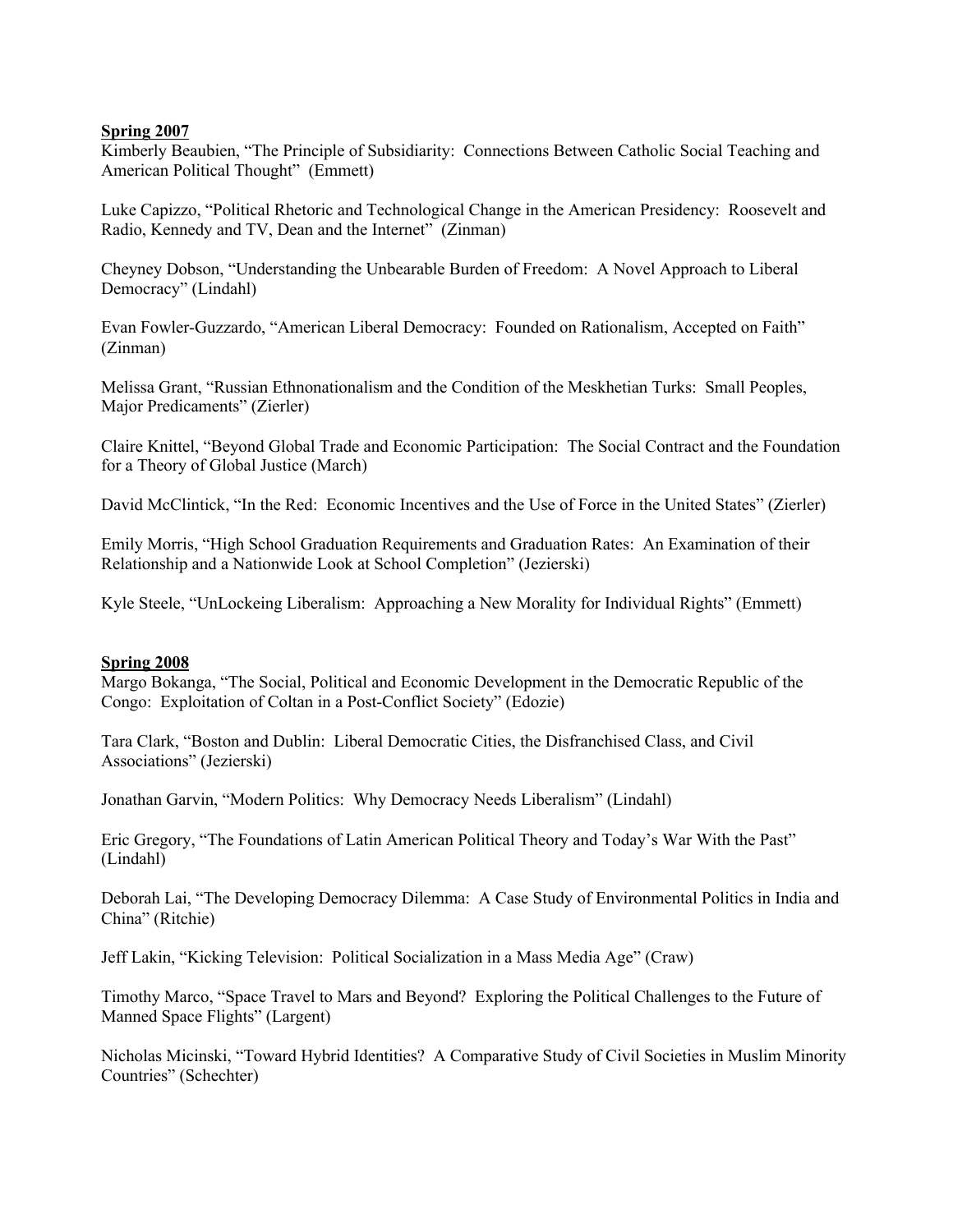Monica Mukerjee, "Sexual Violations of 'the Nation': Gender-Based Violence During Ethno-Nationalist Conflicts in the Democratic Republic of the Congo, Sri Lanka and Northern Ireland" (Racioppi)

Alex Plum, "Freedom From Fear: Consolidating Democracy and Conquering Military Accommodation in Thailand" (Edozie)

A.J. Rice, "Revisiting Polanyi's Embeddedness: Poverty, Inequality and Protest in Ghana and Chile" (Edozie)

Brett Staron, "Development as Empowerment: New Humans and New Growth Theory" (Emmett)

Alex Zucco, "The Importance of Pluralism for the  $21<sup>st</sup>$  Century and Beyond" (Lindahl)

#### **Spring 2009**

Marc Allen, "Patronize, Privatize, or Police?: Dealing with Art in the Modern State" (Craig)

Yvette Efevbera, "Unequal Access: A Comparative Impact of Structural Racism on HIV/AIDS Antiretroviral Treatment for Blacks – the U.S. and Senegal" (Edozie)

Theodore Madsen, "Revolution and Liberalism: A Paradox" (Emmett)

Jessica Ports, "Deciding Whose Voice Counts: The Experience of Eastern European Women in Civil Society" (Lindahl)

Brian Riedy, "Islam and Politics in Egypt: A Study in the Contestation between the Muslim Brotherhood, Nasser and Sadat" (El-Rayes and Kilinc)

Jessica Schoenherr, "The War on Poverty, the War on Terror, and the Limits of Presidential War Rhetoric" (Kleinerman)

Doug Schraufnagle, "The Conservative Lords: Contradictions in Black Power Thought and Action" (Stokes)

Ryan Smith, "Superman vs. Overman: Nietzschean Political Philosophy in the Speculative Science Fiction of Robert A. Heinlein" (Largent)

#### **Spring 2010**

Randall Denison, "Authoritarianism, Liberalism, and Democracy in Turkey" (Lindahl)

Kallie Eisenberger, "How Democracy Shapes Counter-Terror Strategies and Tactics: A Comparison of the United States and Israel" (Aronoff)

Katie Gjerpen, "Nation-Building in Syria and Lebanon During the French Mandate" (Graham)

Andrew Jelinek, "Human Security in Central Asia: The Analytical Limits of Human Insecurity as a Cause of Insurgency and Terrorism" (Graham)

Alyssa Johnson, "Race and Ethnic Voting in the New South Africa: Prospects for Democratic Deepening through Multi-Party competition by the Democratic Alternative Party" (Edozie)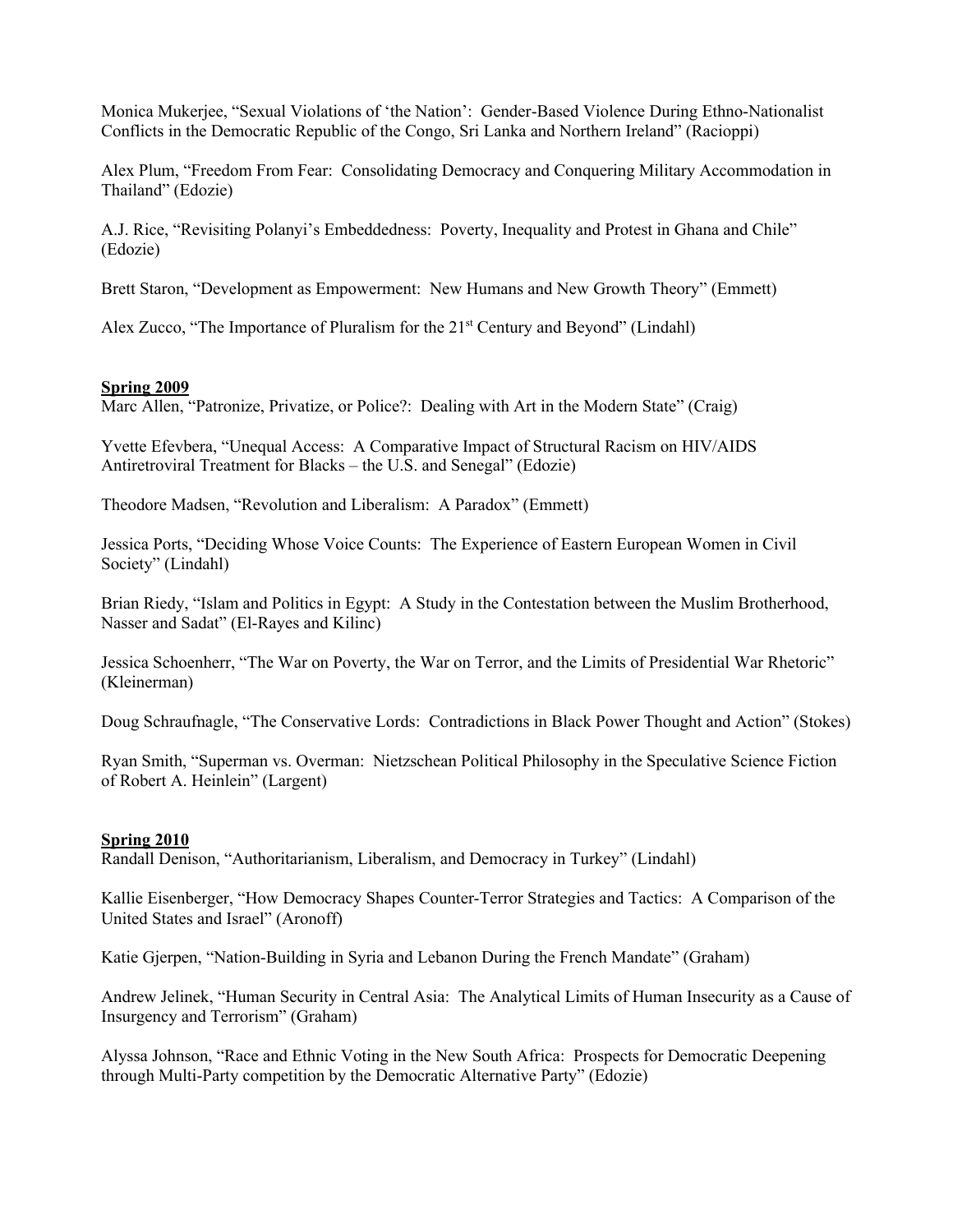Nicholas Laverty, "Short Term View, Long Term Consequences: Framing the Future of Sino-American Economic Relations" (Qing)

Carly McGarr, "Framing Capital Punishment: A Case Study of the United States and Canada" (Burns)

Kellie Owens, "Private Choices, Public Consequences: How Advanced Reproductive Technologies are Changing American Society" (Largent)

Kelly Steffen, "Natural Resources and Conflict in Post Cold War World: How the End of the Cold War has Created a New Conflict Landscape, Challenges, and a Search for New Solutions" (Schechter)

Lauren Verbiscus, "Ecuadorian Education: The Source of Equitable, Sustainable Development" (Jezierski)

Brianne Walsh, "On the Limits to Modernity and Democracy: The Political Philosophy of Pierre Manent" (Lindahl)

Jennifer White, "Creating an Ecologically Friendly Reproductive Domain for Women: An Analysis of Infant Health in Southeast Michigan" (Jezierski)

## **Spring 2011**

Laura Kovacek, "Problems, Paradoxes and Potential in the Local Food Movement" (Craig)

Isabel Laczkovich, "European Rhythm - Two Steps Forward, One Step Back: A Critical Analysis of European Public Relations" (Graham)

John Loporto, "Nazism and Totalitarianism: Hannah Arendt 'On the Origins of Totalitarianism'" (Lindahl)

Alyssa Meyer, "Assessing the Persistence of Political Culture in Elite-Led Regime Transitions: The Cases of Turkey and Uzbekistan" (Graham)

Anna Stephens, "Civil Rights and Friedrich Nietzsche: How the Struggle for Equality Can Progress in an Age of Godlessness" (Stokes)

Marissa Wahl, "Self Interest and Soft Power: Explaining Chinese Foreign Policy Intentions in Africa and Latin America" (Qing)

# **Fall 2011**

Alex Barton, "Encouraging the Efforts and Kindling the Spirits of Others: Francis Bacon on Scientific Accountability" (Craig)

Katelyn Charbeneau, "What are you Waiting For?: Student Waitresses Balancing School, Work and Stereotypes" (Goett and Pegler-Gordon)

Claire Glenn, "Choices, Constraints, and Change: Intercultural Health in the Pearl Lagoon Basin of Nicaragua" (Kramer and Goett)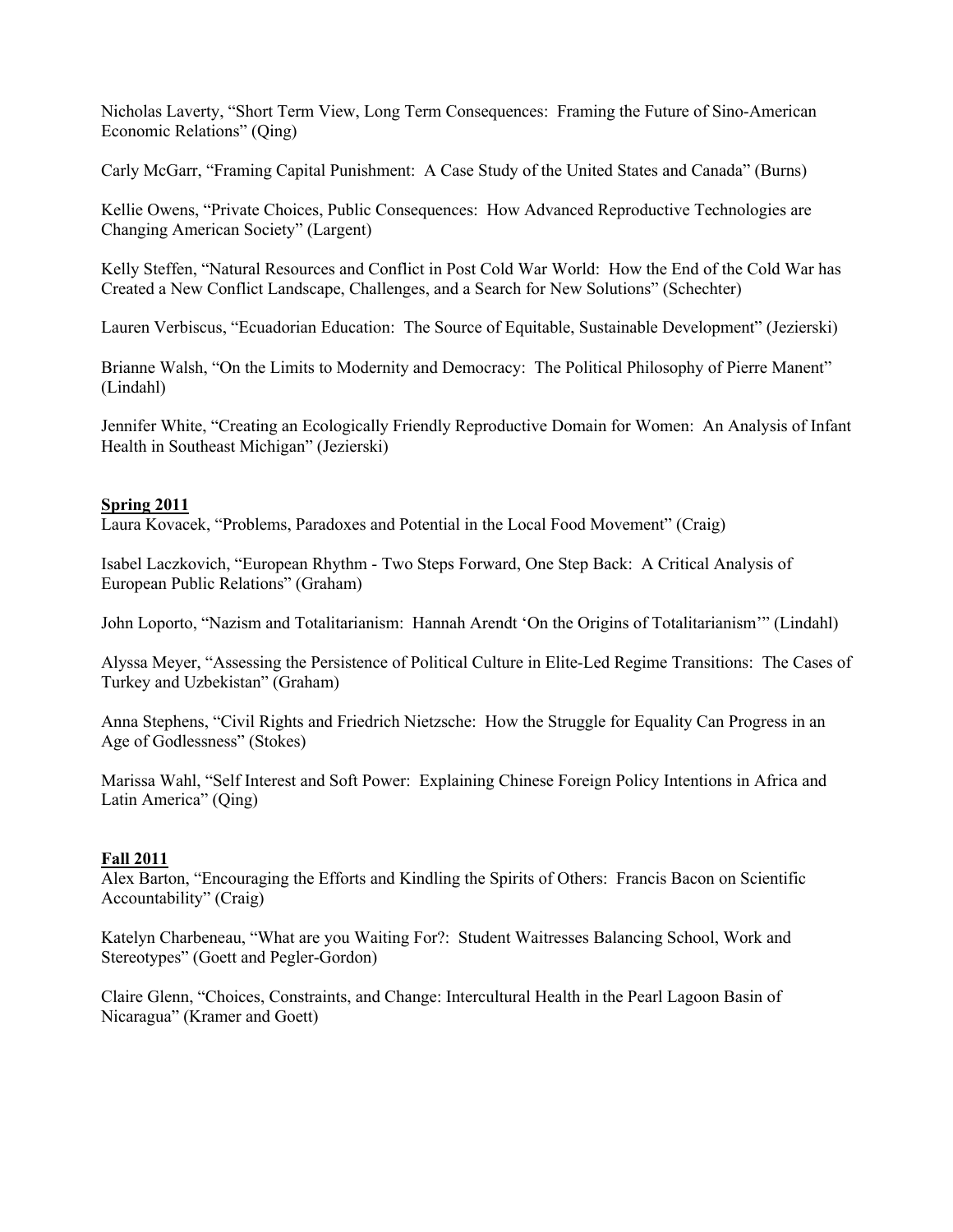Christopher Coles, "Revisiting Fukuyama: Recognition and Meaning After *The End of History*" (El-Rayes)

Kevin Dean, "Access Approved?: the Internet and the Public and Private Spheres in Liberal Democracy" (Craig)

Alexis Duffey, "Setting the Stage: Spectacular History and the Politics of Performance in the 2008 Beijing Olympic Opening Ceremonies" (Rohs)

Rebecca Farnum, "Food and Water as the Middle East and North Africa's 'Coal and Steel': Regional Economic Integration and Peace Prospects" (Axelrod)

Donald Matlock, "Cause and Effect: Understanding Iran's Nuclear Rationale" (Zierler)

Spencer Nordwick, "Beyond the Field: Agricultural Policy, Development, and Gender in Tajikistan" (Racioppi)

Sarah Pomeroy, "Progressing Towards the Rule of Law: The Effect of History and Foreign Intervention in Post-Authoritarian Nations" (Axelrod)

Evan Stewart, "Measuring the God in You: Bias Against the Non-religious in National Surveys and American Political Rhetoric" (Burns)

### **Spring 2013**

Kathryn Allen, "The Trials, Tribulations, and theory that have Shaped Tribal Nations Sovereignty" (Emmett)

Shelby Couch, "Destructive Constructs of Haitian Identity in the Dominican Republic: Cultural Effects on Dominican State Interests and Politics in Relations with Haiti" (Pinto)

Bradley Kells, "Applied Zymology: How Institutions, Culture, and Luck Created the American Microbrew Revolution" (Emmett)

Angelina Mosher, "Feminism, Patriarchy and Elitism: The Mobilization of Women in the Palestinian Nationalist Movement" (Racioppi)

Emily Snoek, "Risky Business: LGBT Youth & Michigan's Sex Education Curriculum" (Grant)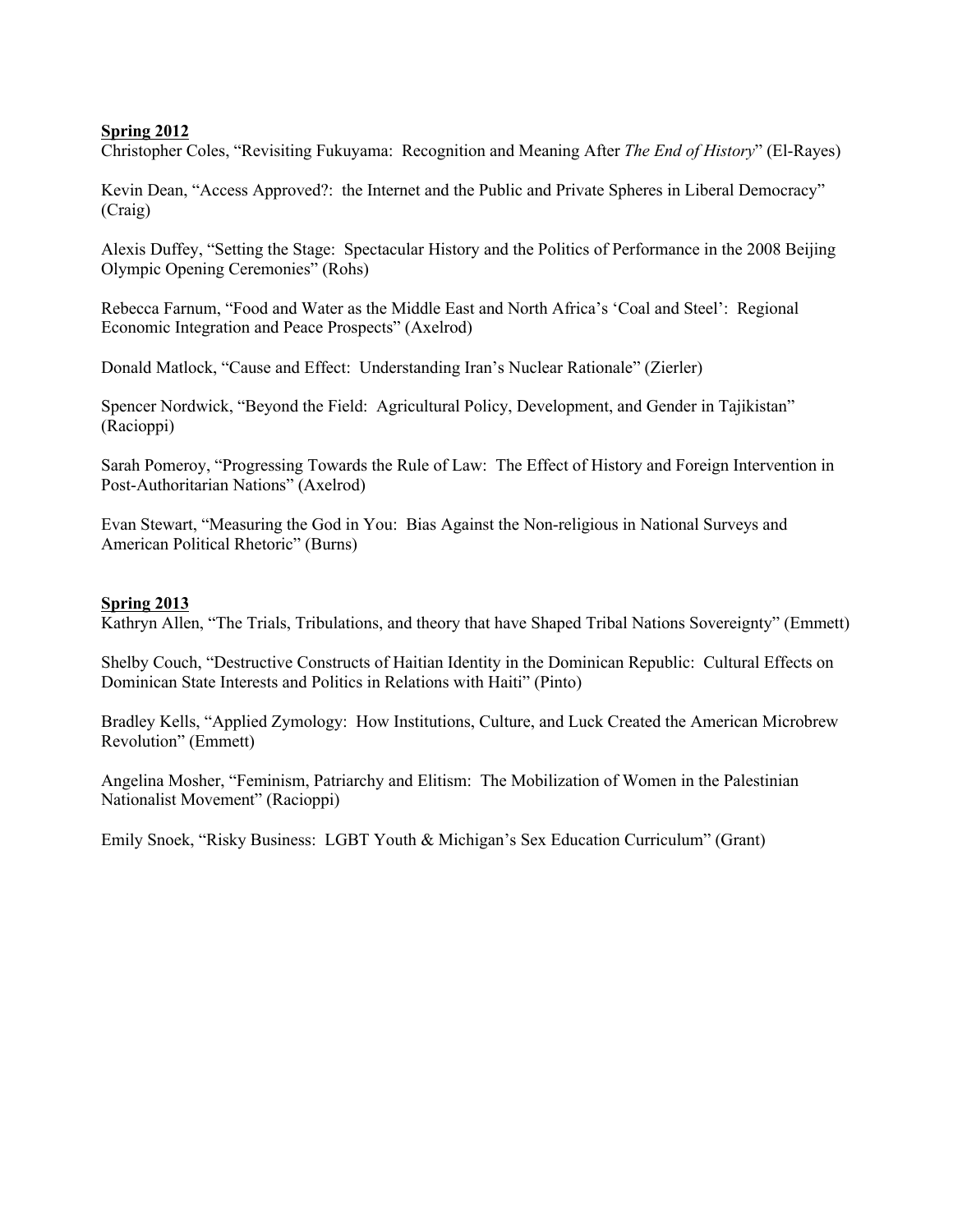Cory Carone, "Tocqueville and Modern Science: How Scientific Authority Exacerbates Soft-Despotism and the Implications for Liberal Democracy and the Soul" (Craig)

Ansel Courant, "Transnational Writing and Performance in 'Public' Digital Spaces: Wikipedia and the 2013 Protests in Brazil" (Rohs)

Teresa Dettloff, "An Examination of Arms Control: The Merits and Limits of the Bilateral and Multilateral Approaches" (Zierler)

Cole Lussier, "Weighing an Active Judiciary: The Supreme Court's Control over Morality" (Kleinerman)

Matthew Needham, "Political Entrepreneurship Efforts in Education Reform" (Emmett)

## **Spring 2015**

Adam Cusick, "Government of the People, or For the People?: The Crisis of Democracy in the European Union" (Lindahl)

Arian Koochesfahani, "The Drama of Republic I and Why a Philosopher Would Want to Rule" (Petrie)

Paul Rose, "Transnational Network Influence on Great Powers: The Case of Germany and Russia" (Axelrod)

Brianna Starosciak, "The Future of Warfare in Eurasia" (Garnett & Zierler)

Brittany Zwierzchowski, "Tocqueville's America and Pierre Manet's Christianity: The Compatibility of Democracy and Religion" (Lindahl)

### **Fall 2015**

Beatriz Navarro-Garcia, "Between Parrots and Pig's Tails: A Study of the Private and Public Realms in One Hundred Years of Solitude." (Garnett)

# **Spring 2016**

Justin Allen, "Shklar's Liberalism of Fear, Political Produce, and the American Regime." (Lindahl)

Tanner Delpier, "School Choice and the Lansing School District: Politics, Markets, and Michigan's Schools" (Grant)

Ian Hoopingarner, "Lineages of Dissent: Popular and Artistic Resistance to Imperialism and Extraction on 'the beautiful island'" (Tremonte)

Raziel Lavalais, "Lincolnian Statesmanship." (Lindahl)

Alexis Noffke, "From 'Troubles' to Peace: Paramilitaries and Political Parties in Northern Ireland." (Racioppi)

Clare O'Kane, "Western or Universal, Foreign Aid or International Development: Americans and Tanzanians on Human Rights as Human Development." (Pinto)

Cody Schulz, "Azerbaijan: Destined for Diversification or Doomed to Decline?" (Graham)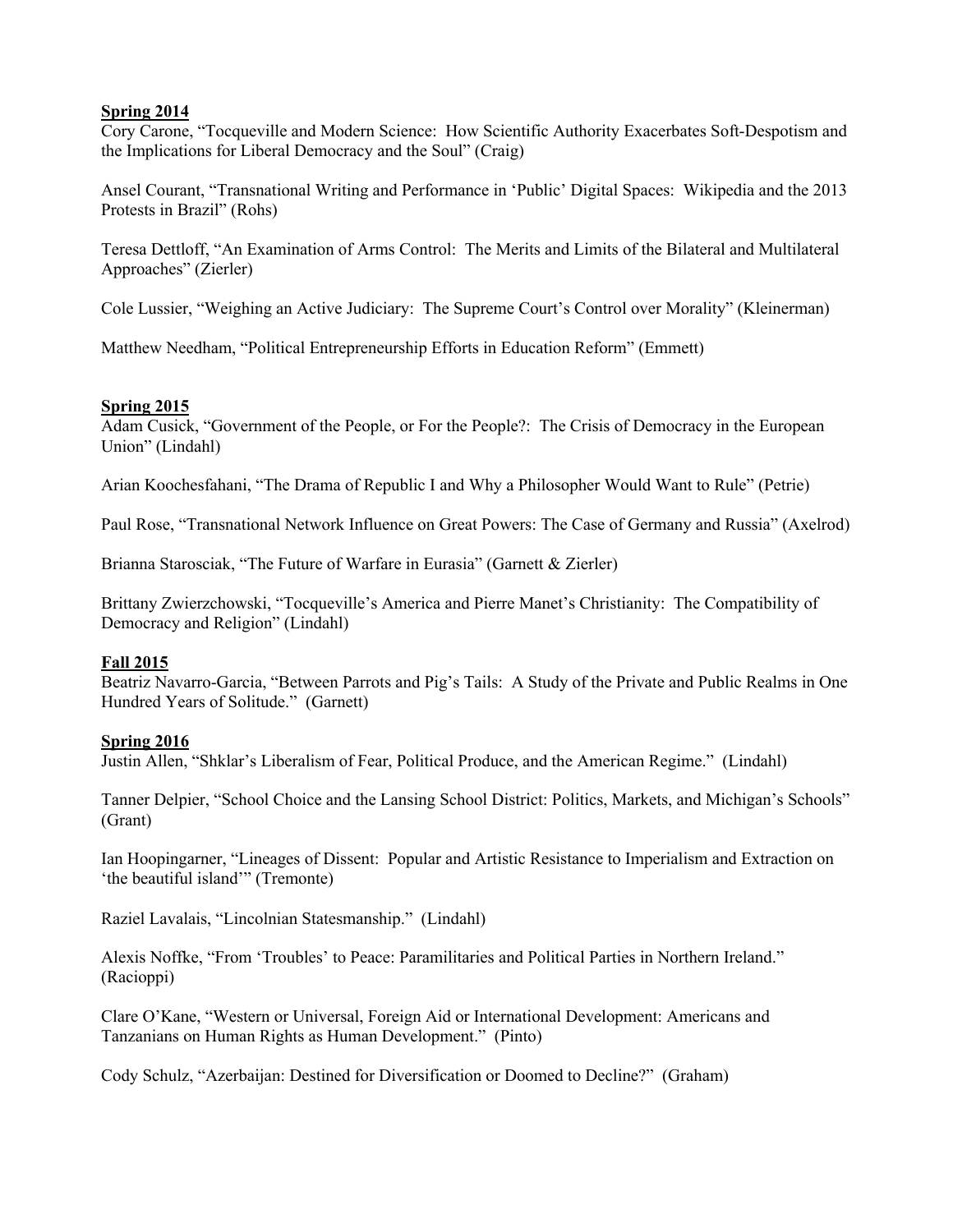## **Fall 2016**

Alexander Parsell, "Compromising on Education: An Attempt to Define the Nature of Institutional Failure." (Emmett)

Apoorva Dhingra, "Ethno-religious Nationalism in India and Sri Lanka." (Racioppi)

## **Spring 2017**

John Antishin, "Physical Integrity Rights and Transnational Advocacy Networks: Exploring the Requisite Means of Human Rights Proliferation." (Zierler)

Hannah Boyke, "Trumped Up?: Contextualizing Political Cartoons about Mexicans and Mexican Americans in the 2016 Presidential Campaign" (Pegler-Gordon)

Mario Gruszczynski, "Urban Governance, Partnerships, and Community: Characterizing the Urban Power Structure in Lansing, Michigan" (Jezierski)

Mahmoud Haidar-Ahmad, "Grand Strategy, Economy and Ideology: Understanding Saudi Intervention in Yemen (Axelrod)

Celia Hallan, "Spatial and Scalar Challenges to Sustainable Fisheries Management: A Case Study of Nicaragua's Atlantic Coast" (Kramer)

Lucas Hesskamp, "Nationalism Capitalized: Corporate Colonization and Orientalism in the Global Car Market" (Rohs)

Lauren Honer, "The Finland Phenomenon: Is America Compatible Enough to Learn from Successful Finnish Policies?" (Grant)

Alexander Kurrie, "Tocqueville Today: The Future of our Liberal Democracy" (Lindahl)

Jacob Leppek, "The Political Nature of Iraqi Media Organizations" (M. Olcott)

Emily Linden, "Deforestation in the Brazilian Amazon: Privatization and Economic Policy" (Zierler)

Christina Pastoria, "Corporate Environmental Decision-making in the Michigan Utilities Sector" (Axelrod)

Karl Schneider, "Challenging the Regional Order: The Influence of the Corporacion Andina de Fomento (CAF) in the Inter-American Development Bank" (Axelrod)

Sarah Schuit, "Women's Access to Reproductive Health Care Across Class Lines" (Stein-Roggenbuck)

Spenser Warren, "The Determinants of U.S. Ballistic Missile Policy, 1953-2017" (Zierler)

### **Fall 2017**

Lauren Brown, "Individual Liberty, Collective Consensus? The Influence of John Rawls on the Supreme Court" (Kleinerman)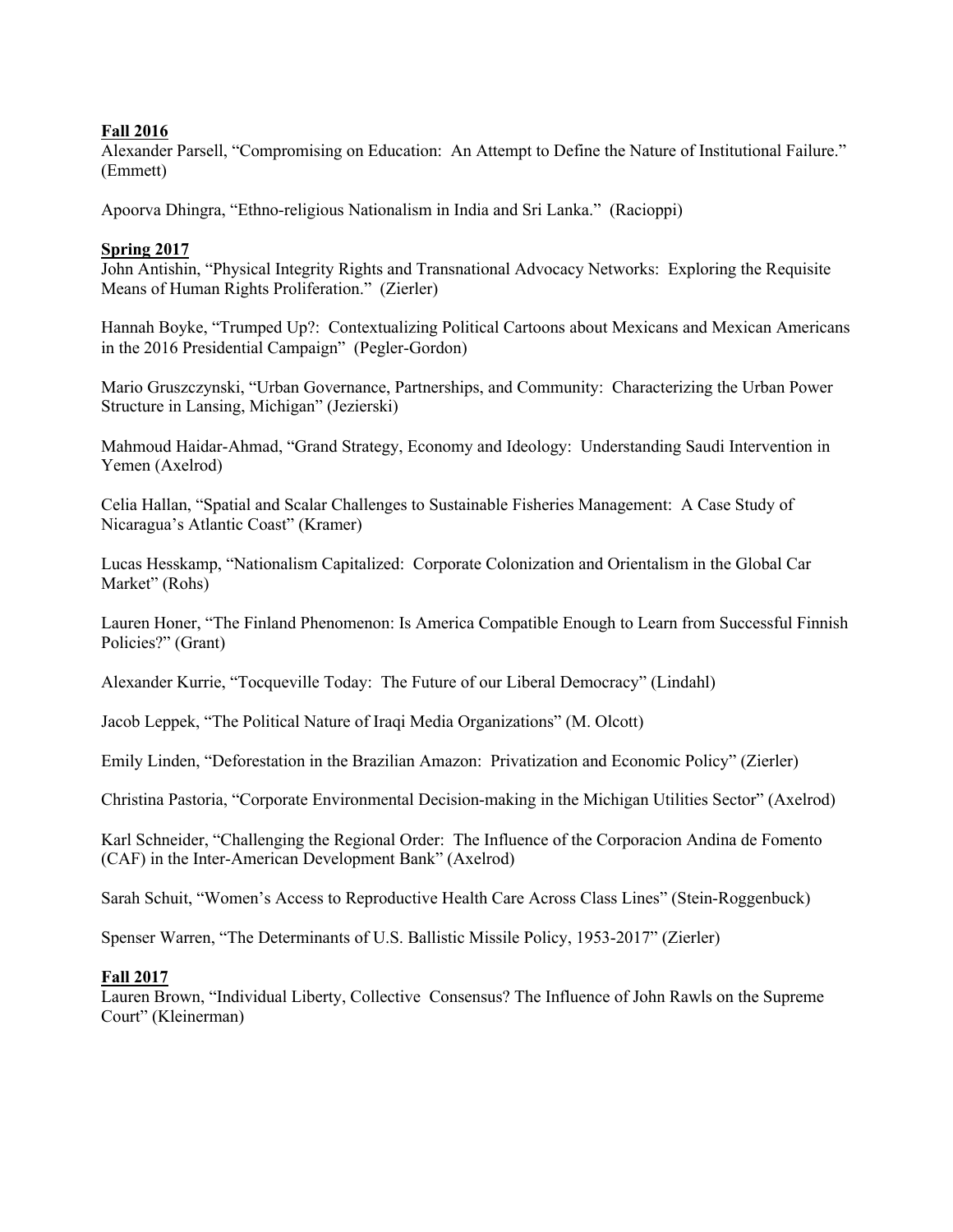Raneem Alkhatib, "The Role of Film and Fiction Through Decades of War and Conflict" (M. Olcott)

Emilee Evans, "Minimum Nurse Staffing Requirements and its Effects on Nursing Home Quality and Elder Abuse" (S. Stein-Roggenbuck)

Eric Gerson, "Media and Social Change in Iran: Cassettes, Cinema, and Weblogs" (M. Olcott)

Heather Tackett, "The Institutional Illusion of Judicial Supremacy" (Kleinerman)

#### **Spring 2019**

Maggie DeHart, "Gender and Sexuality in Political Theory: Its Evolution and Importance" (Peters)

Kelly Eusebi, "Who Knows Whom?: An Examination of Terror Group Relationships Through Social Network Analysis" (R. Brathwaite)

Walter Hanley, "What Do We Owe the Poor?: Jeffries Homes and Detroit's Public Neighbors" (Stein-Roggenbuck)

Sumaya Malas, "Patterns of Authoritarian Rule and Political Legitimacy in the Middle East: The Case of Syria, Egypt, and Iran" (M. Olcott)

Matthew Rappe, "Kurdish Opportunities in Retrospect" (M. Olcott)

Ian Shumway, "The Methods of Asymmetric Warfare: A Theoretical Analysis of the Vietnam War" (K. Brathwaite)

Manon Steel, "Ameritocracy: How Michigan's Education Policies have Challenged the American Dream" (Jezierski)

Kaila Waineo, "Slavery in the Front Yard: How Israel Successfully Fought Women's Trafficking for Prostitution" (Aronoff)

David Warshay, "Comparing Genocides: Mapping Out the Beginnings of Horror" (Aronoff)

Jake Wier, "How Aquarium Fish Could Save the Rainforest: Global Pressures and the Viability of Brazilian Ornamental Fisheries" (Kramer)

Rory Womack, "Xenophon's Cyrus: Virtue and its Rewards" (Lorch)

#### **Spring 2020**

Hanna Foreman, "Avoidable but Inevitable: An Analysis of Inter-Korean Relations and the U.S.-ROK Alliance, and its Influence on South Korean Unification Discourse, 1988-2017" (Komori)

Bridie (Brigid) McBride, "Digitizing Lithuanian Independence, or: How I Learned to Stop Worrying and Love Metadata" (Olcott)

Jordan George, "America's *Ancien Regime*?: Insights About Democracy from Alexis de Tocqueville's Analysis of France in *The Ancien Regime and the Revolution* and their Contemporary Applications" (Lorch)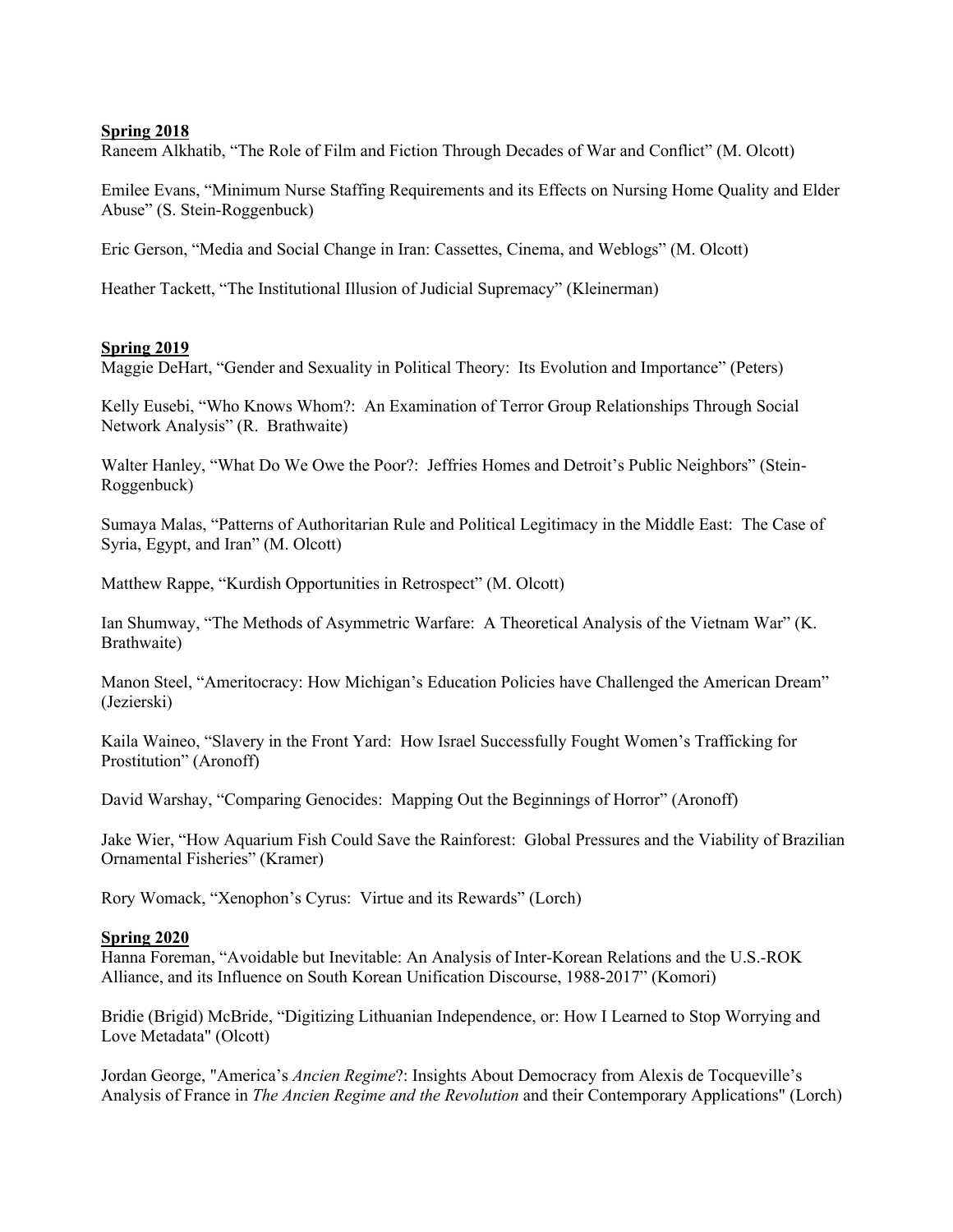Vishnu Kannan, "Moral Visions and National Security Objectives: Lessons from Two Decades of Democracy Promotion in Afghanistan" (Lorch)

Emily McHarg, "Catalyzed by Crises: Examining Far Right Political Support in Europe" (R. Brathwaite)

Fish (Bryce) Fisher, "Lockean Christianity in Modern Politics"

Malahni Ngalle, "Black Feminism in Afro-dance" (Flaim/Harrison)

Katarina Huss, "How to be a Refugee: Expectations and Implications of the 1980 Refugee Act for U.S. Refugees" (Pegler-Gordon)

Harrison Greenleaf, "Shared Interests: An Analysis of the U.S.-Saudi Alliance" (Zierler)

Jonathan Walkotten, "Gender-Affirming Care: Trans Organizing and the Opportunities of Community Health" (Grant/Stein-Roggenbuck)

#### **Spring 2021**

Allie Lobbia, "Analysis of Interventions to Manage IUU Fishing in Comparative Context: Transponders and PSMA Implementation" (Axelrod)

Seth Marvin-Vanderryn, "The Victory of the Animal Laborans: Environmental Degradation and Modern Discontent" (Wolf)

Julia Kemple-Johnson, "The Commodification of Privacy" (Barksdale-Shaw)

Chris Tyson, "Our Work Begins Here: Settler Colonialism, Land-Grant Universities, and Ecological Catastrophe" (Peters/Flaim)

Delaney McDermott, "Bridging the Gaps Between Arab Americans: How Identity Formation and Trumpian Immigration Policy Creates Difference Between Arabs in the U.S." (Sayed)

Isabelle Thelen, "The Position of Christian Citizens Within Non-Christian Politics in the Writings of Saint Augustine" (Lorch)

Shiksha Sneha, "Being Desi: Studying South Asian American Political Behavior" (Das Gupta)

Callie Keller, "Japan and R.O.K Security Relations through G.S.O.M.I.A" (Qing)

Danny Olweean, "Farms, Workers, and Pandemic Relief" (Pegler-Gordon)

Elizabeth Lancaster, "Where We Go One, We Go All: QAnon and the Modern Political Conspiracy Theory" (Jackson)

Anthony Luongo, "Thinking Beyond the State: US Democracy Assistance in Africa since the Cold War" (Zierler)

Kathleen Fallon, "What Mediators Mean for Peace: Analyzing the Implications of Local, Regional, and International Mediation Efforts on United Nations Peacekeeping Operations" (Zierler)

Paula Salazar-Valiente, "Support for Child Survivors/Victims of Sexual Abuse in Western Belize" (Goett)